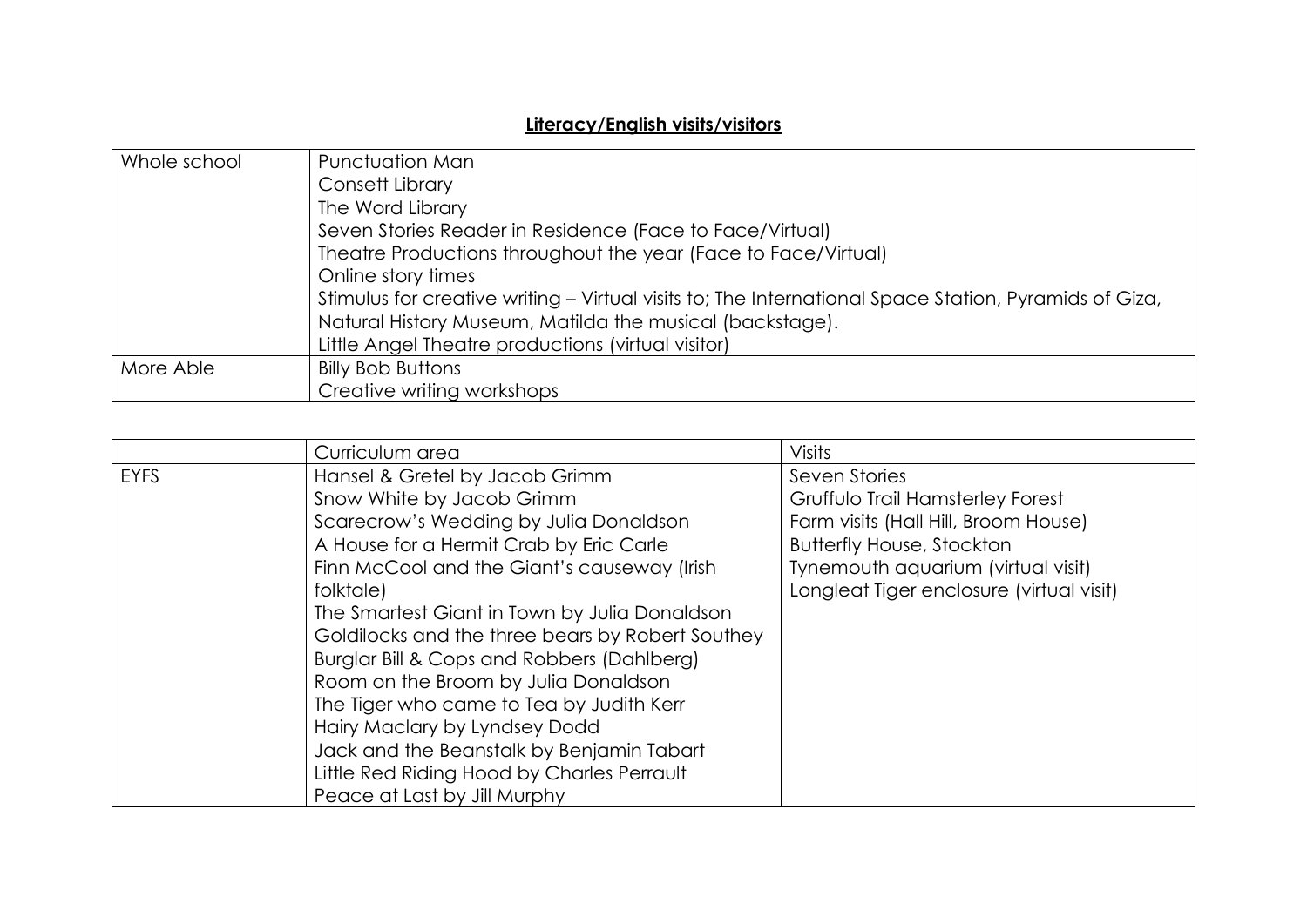|     | Handas Surprise by Eileen Browne<br>Rice and Rocks by Sandra L Richards<br>The Gruffulo by Julia Donaldson<br>Mommy's Khimar by Jamilah Thompkins-Bigelow<br>Dear Santa by Rod Campbell<br>Moth by Isabel Thomas<br>Julian is a mermaid by Jessica Love<br>Tropical terry by Jarvis<br>I could be, you could be by Karen Owen<br>And Tango makes Three by Justin Richardson                                                                                                                                                                                                                                                                                                                                                                                     |                                                                                                                                                                                                                                                                |
|-----|-----------------------------------------------------------------------------------------------------------------------------------------------------------------------------------------------------------------------------------------------------------------------------------------------------------------------------------------------------------------------------------------------------------------------------------------------------------------------------------------------------------------------------------------------------------------------------------------------------------------------------------------------------------------------------------------------------------------------------------------------------------------|----------------------------------------------------------------------------------------------------------------------------------------------------------------------------------------------------------------------------------------------------------------|
| KS1 | Hansel & Gretel by Julian Grimm<br>Finn Maccool and the Giant's causeway (Irish<br>folktale)<br>The Smartest Giant in Town by Julia Donaldson<br>Room on the Broom by Julia Donaldson<br>The Tiger who came to Tea by Judith Kerr<br>Hairy Maclary by Lynley Dodd<br>Jack and the Beanstalk by Benjamin Tabart<br>Little Red Riding Hood by Charles Perrault<br>Peace at Last by Jill Murphy<br>Handas surprise by Eileen Browne<br>Rice and Rocks by Sandra L Richards<br>The Gruffulo's Child by Julia Donaldson<br>Mammy's Khimar Jamilah Thompkins-Bigelow<br>The Snail and the Whale by Julia Donaldson<br>We are going on a Bear Hunt by Michel Rosen<br>The Jungle Book by Rudyard Kipling<br>Twas the Night before Christmas by Clement<br>Clarke Moore | Chopwell Woods<br>Tynemouth aquarium<br><b>Durham Botanical Gardens</b><br>Lanchester Garden centre<br>Story time visit by Michael Rosen (virtual<br>visitor)<br>Stratford Literary Festival - various authors<br>story time and $Q$ and $A$ (virtual visitor) |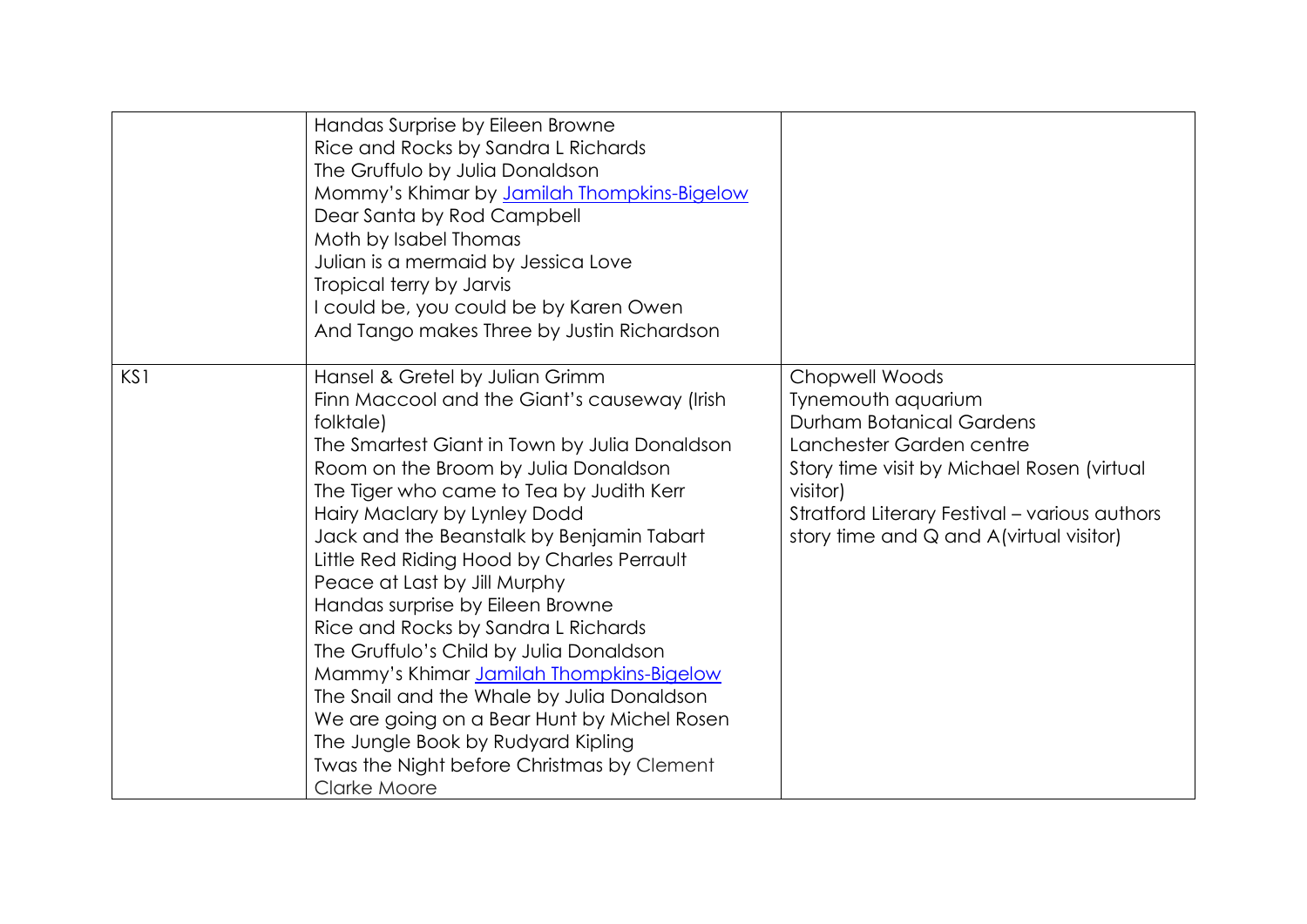|       | Moth by Isabel Thomas<br>The Old Man by Sarah Dubois<br>Dragon Doctor by Patricia Valdes<br>Julian is a Mermaid by Jessica Love<br>Sweep by Louise Greig<br>You're called What? By Kes Gray<br>Bear and Wolf by Daniel Salmieri<br>William's Doll by Charlotte Zolotow<br>Interstellap Cinderella by Deborah Underwood<br>Whose egg are you? By Rob Bounds<br>And Tango makes Three by Justin Richardson                                                                                                                                                                                                                                                                                                                    |                                                                                                                                                                                                                                                                                                                                                                                                  |
|-------|-----------------------------------------------------------------------------------------------------------------------------------------------------------------------------------------------------------------------------------------------------------------------------------------------------------------------------------------------------------------------------------------------------------------------------------------------------------------------------------------------------------------------------------------------------------------------------------------------------------------------------------------------------------------------------------------------------------------------------|--------------------------------------------------------------------------------------------------------------------------------------------------------------------------------------------------------------------------------------------------------------------------------------------------------------------------------------------------------------------------------------------------|
| KS2/3 | Fungus the Bogeyman by Raymond Briggs<br>The Enhanted Wood by Enid Blyton<br>The Twits by Roald Dahl<br>Georges Marvellous Medicine by Roald Dahl<br>Nims Island by Wendy Orr<br>The Butterfly Lion by Michael Morpurgo<br>Adventures if Obi and Titi by OT Begho<br>Knock Knock by Daniel Beaty<br>Roald Dahl, Revolting Rhymes<br>The Lambton Worm by Robert Sherlaw Johnson<br>Monkey and the Mango (Folktale from India)<br>Playtime: Plays for all ages by Julia Donaldson<br>Rainbow Bird Aboriginal by Eric Maddern<br>A Christmas Carol by Charles Dickens<br>The Old Man by Sarah Dubois<br>Dragon Doctor by Patricia Valdes<br>The House of lost and Found by Martin Widmark<br>Billy the Kid by Michael Morpurgo | Visit St James Park Stadium<br>The Word, South Shields<br><b>Beamish Museum</b><br>Alice in Wonderland walk- Beamish Hall<br><b>Broom House Farm</b><br>Worm Hill, Rickleton<br>Visit London National Poetry Library (virtual<br>visit)<br>Visit The Lion King Musical (virtual<br>backstage tour)<br>Stratford Literary Festival - various authors<br>story time and $Q$ and A(virtual visitor) |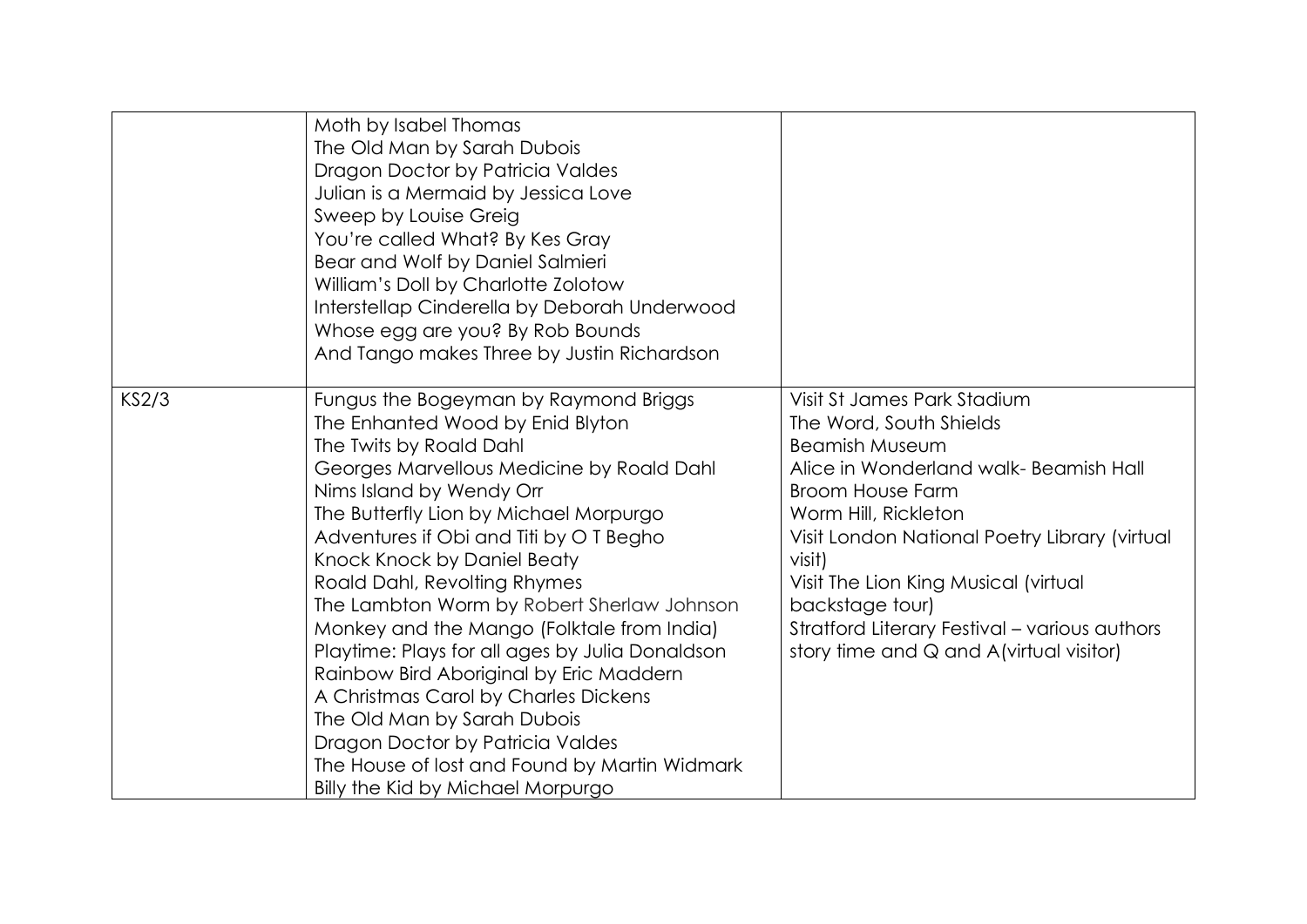|                                           | Two weeks with the Queen by Morris Gleitzman<br>Amazing Grace by Mary Hoffman<br>And Tango makes Three by Justin Richardson<br>Brown Girl Dreaming by Jaqueline Woodson<br>Coming on Home Soon by Jaqueline Woodson<br>The Jungle Book by Rudyard Kipling<br>Alice in Wonderland by Lewis Carol<br>Aesop's Fables by Aesop<br>Robin Hood by Howard Pyle<br>Desirable by Frank Cotterall Boyce                                                                                                                                                                                                                                                                                    |                                                                                                                                                                                                                                 |
|-------------------------------------------|----------------------------------------------------------------------------------------------------------------------------------------------------------------------------------------------------------------------------------------------------------------------------------------------------------------------------------------------------------------------------------------------------------------------------------------------------------------------------------------------------------------------------------------------------------------------------------------------------------------------------------------------------------------------------------|---------------------------------------------------------------------------------------------------------------------------------------------------------------------------------------------------------------------------------|
| KS3 (If not<br>completing EL<br>syllabus) | The Twits by Roald Dahl<br>Georges Marvellous Medicine by Roald Dahl<br>Nims Island by Wendy Orr<br>The Butterfly Lion by Michael Morpurgo<br>Adventures if Obi and Titi by OT Begho<br>A Christmas Carol Charles Dickens<br>Diary of Anne Frank<br>Wizard of Oz by L. Frank Baum<br>The Tempest by William Shakespeare<br>Romeo and Juliet by William Shakespeare<br>Macbeth by William Shakespeare<br>Midsummers' night's Dream by William<br>Shakespeare<br>War Horse by Michael Morpurgo<br>The Indian in the cupboard by Lynne Reid Banks<br>The House of lost and Found by Martin Widmark<br>Billy the Kid by Michael Morpurgo<br>Brown Girl Dreaming by Jaqueline Woodson | <b>Theatre Royal</b><br>Visit St James Park Stadium<br>The Word, South Shields<br><b>Beamish Museum</b><br>Eden Camp<br>Discovery Museum (virtual visit)<br>Puffin virtually live - webcasts with authors<br>(virtual visitors) |